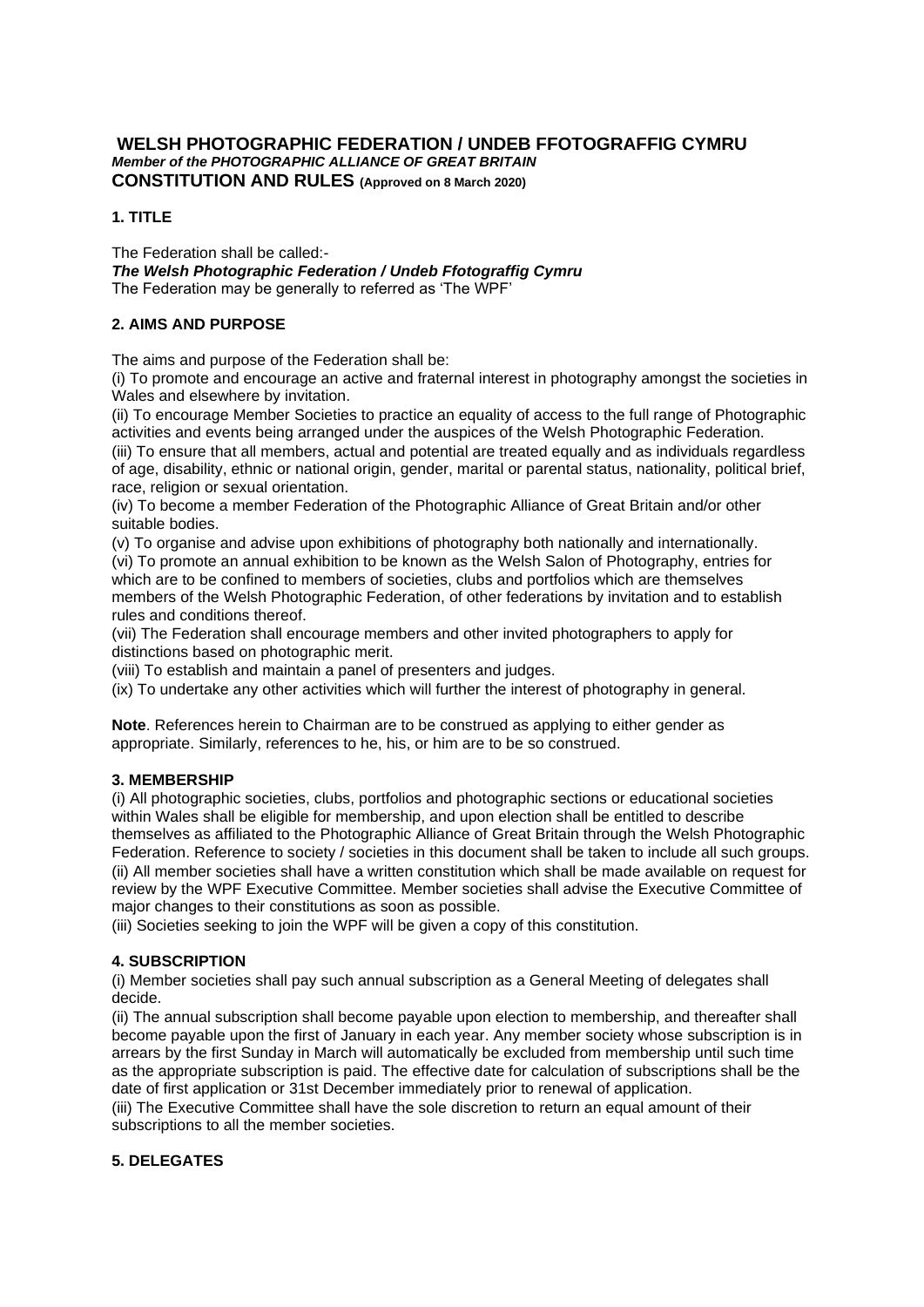The Secretary, or if more than one, the General Secretary of a member society shall be a delegate to General Meetings of the Federation, and in addition societies shall be entitled to appoint further delegates in accordance with the following scale:-

| $(i)$ 1-12 members      | one delegate    |
|-------------------------|-----------------|
| (ii) 13-30 members      | two delegates   |
| (iii) 31-50 members     | three delegates |
| (iv) 51 or more members | four delegates  |

The above scale shall be applied based on the number of members reported. It shall be the duty of society secretaries to make an annual return of membership as at 31st December of the previous year; to be received by the Federation General Secretary by the 31st January of the current year.

## **Appointment of Delegates**

Any delegate appointed under this Rule may be appointed in any manner and at such time as the society may decide and may be changed as required. No delegate appointed under this Rule shall be entitled to vote at a formal meeting of the Federation unless formal notification of his/her appointment has been received by the General Secretary of the Federation on or before one week prior to the date of the Annual General Meeting and such notification having been signed by the Chairman or Secretary of the society. No delegate may represent more than one society.

## **Substitute Delegates**

Member societies may appoint substitute delegates to take the place of their appointed delegates at an Annual General Meeting of the Federation. Such substitutions shall be made in writing by post or e-mail and received by the General Secretary of the Federation not less than 24 hours before the commencement of the Annual General Meeting.

Such substitute delegates notified as above shall have full voting rights for the purposes of Rule 6.4 (i) of the Constitution.

# **6. GENERAL MEETINGS**

General Meetings, whether Annual General Meetings or Extraordinary General Meetings, shall be convened by not less than fourteen days and not more than twenty eight days notice in writing to the persons entitled to attend forwarded by the General Secretary of the Federation.

### **6.1 Quorum**

A quorum shall be present at a General Meeting of the Federation before the meeting can proceed and a quorum shall be ten persons entitled to vote thereat, representing at least five member societies, not being members of the Executive Committee.

### **6.2 Venue**

Any such General Meeting shall be held at such place in Wales as the Executive Committee shall direct, or failing such direction as the President and General Secretary may decide.

### **6.3 Chairman**

The President shall take the chair at all General Meetings of the Federation. If the President is absent, the Chair shall be taken by the Vice President. If neither the President nor the Vice President is present within fifteen minutes of the time to commence the meeting, those present shall proceed to elect a Chairman from amongst the persons properly entitled to vote, but excluding the Auditor.

### **6.4 Entitlement to Vote**

(i) The only persons entitled to vote at a General Meeting shall be delegates and members of the Executive Committee, who shall be entitled to one vote, with the exception of the Chairman who shall be entitled to a casting vote in addition to any vote as a delegate.

(ii) Any member of a member society, not being a delegate, is entitled to attend General Meetings of the Federation as an observer but, shall not be allowed to speak or vote thereat. The exceptions shall be the Auditor, who shall be entitled to make any explanation or statement with regard to the accounts audited by him and any person covered under rule 6.5.

### **6.5 Advice and Information**

The Chairman shall have the sole right to invite any person to attend, and to speak at, any General Meeting (whether or not they are a society member) so as to seek their advice and/or obtain information from them.

### **6.6 Passing of resolutions**

All propositions arising at a General Meeting shall be decided by a simple majority with the exception of those propositions concerning Finance, the alteration of the Constitution, dismissal of an Executive Committee member or dissolution of the Federation, which shall require to be passed by two-thirds of the votes cast.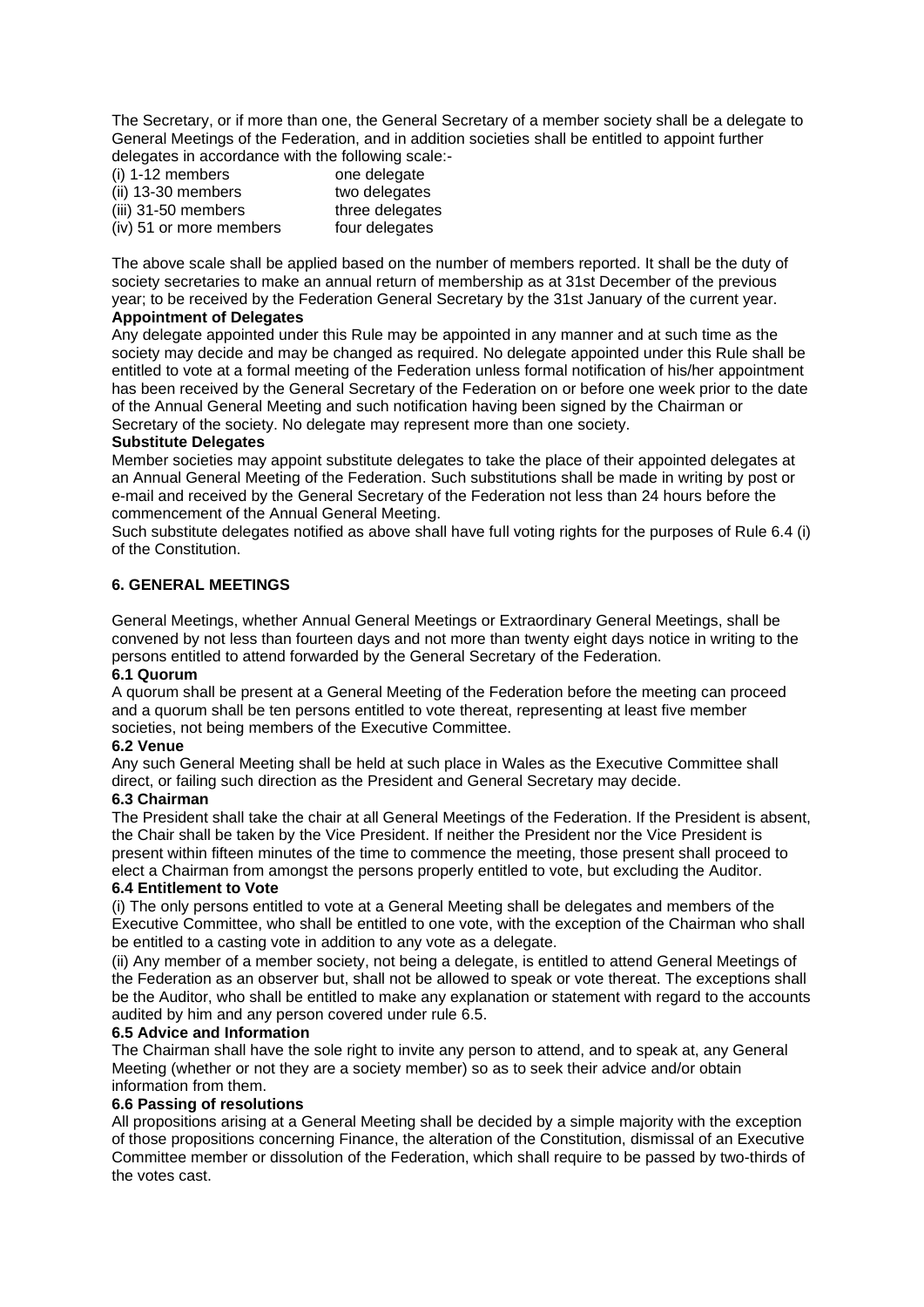# **7. ANNUAL GENERAL MEETINGS**

The affairs of the Federation shall be governed by an Annual General meeting of the delegates to be held in March of each year. The business of Annual General Meetings shall be:-

(i) To receive a report from the Executive Committee as to the work of the Federation since the last Annual General Meeting.

(ii) To receive an Income and Expenditure Account and Balance Sheet in respect of the previous financial year, which accounts shall be certified by the Auditor prior to presentation to the meeting. (iii) To elect an Executive Committee. The General Secretary and Treasurer shall be members of member societies of the Federation. All other members of the Executive Committee must be elected from delegates as notified on or before 31st January in the year of the Annual General Meeting, who shall be members of member societies of the Federation.

(iv) To appoint an Auditor, who may be a member of a properly constituted society of accountants, or a person used to the preparation of accounts to an adequate standard, who may be member of a member society of the Federation is not and was not a member of the Executive Committee during the financial year in question.

(v) To transact any other competent business.

# **8. PROPOSALS**

Proposals for consideration by the Annual General Meeting under Rule 7(v) may be originated by a member society or the Executive Committee. Proposals from a member society shall be in writing and signed by the Chairman and Secretary and be in the hands of the General Secretary of the Federation not later than 14 days prior to the Annual General Meeting.

## **9. EXTRAORDINARY GENERAL MEETINGS**

An Extraordinary General Meeting may be convened at any time by the Executive Committee or by different delegates from not less than five societies. Notice shall be given in writing to the General Secretary of the Federation that they require such a meeting to be called, specifying the business to be transacted thereat. Upon receipt of such notice the General Secretary shall within fourteen days of receipt despatch notices calling a General Meeting of delegates in accordance with Rule 6.

## **10. BANK ACCOUNT**

One or more bank or building society accounts shall be opened in the name of the Federation. Withdrawals from and payments out of such account shall be made upon any two of the signatures of the President, Vice-President and Treasurer. Such Petty Cash Accounts shall be maintained as shall be directed by the Executive Committee.

Arrangements must be made for second copy of all account statements to be sent by the bank and/or building society to a second member of the Executive Committee.

## **11. EXECUTIVE COMMITTEE**

The day to day business of the Federation shall be controlled by the Executive committee elected under Rule 7(iii).

## **11.1 Composition**

The Executive Committee shall consist of :-

- (i) President
- (ii) Vice President
- (iii) General Secretary
- (iv) Treasurer
- (iv) not more than ten Ordinary members

(v) and such Past Presidents as have informed the General Secretary of their wish to continue to serve on the Executive Committee.

The Executive Committee shall appoint from members persons to undertake the duties of:-

- (i) Competitions and Exhibitions Liaison Officer
- (ii) Presenters and Judges Secretary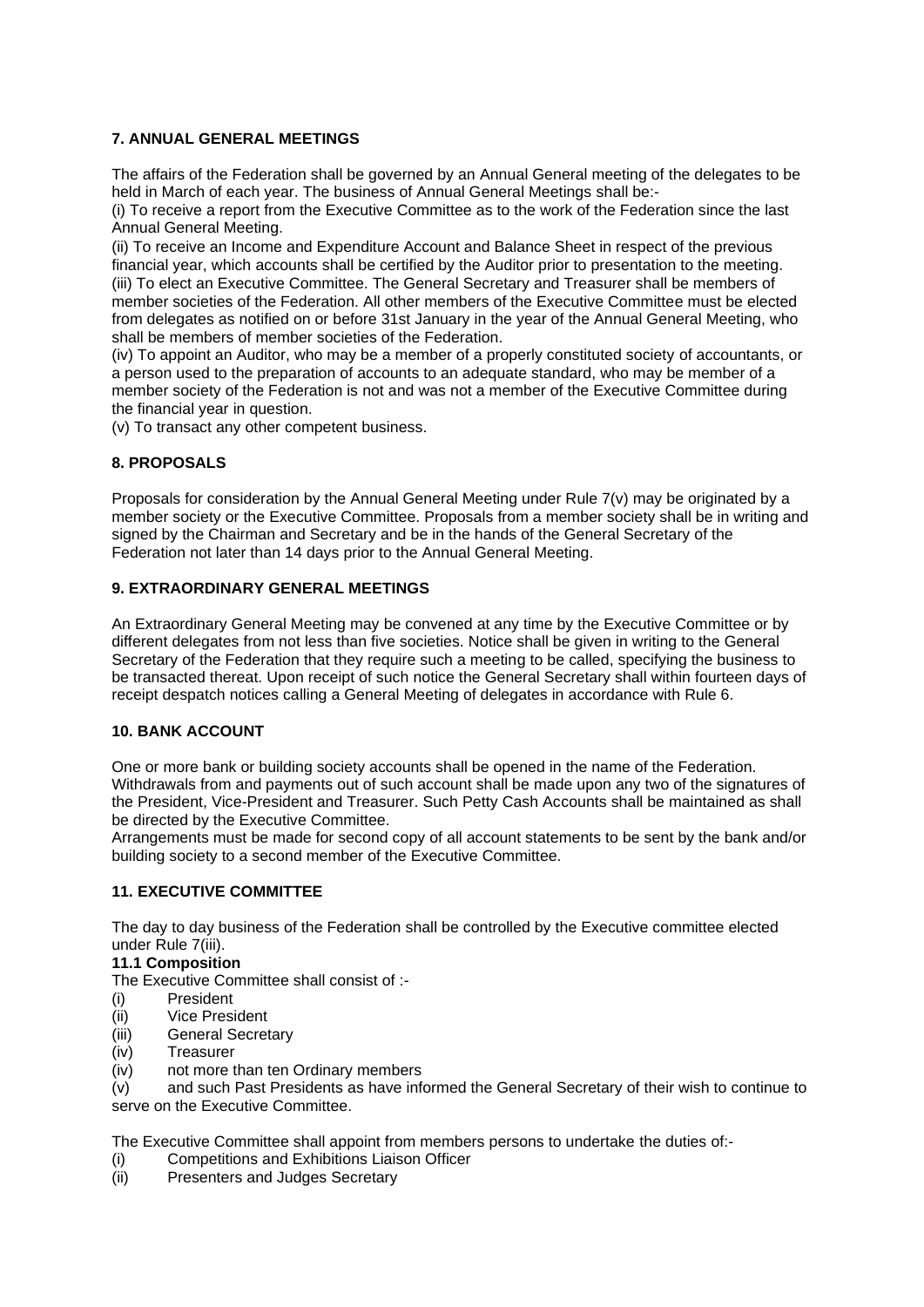- (iii) Portfolio Secretary
- (iv) Membership Officer
- (iv) Public Relations Officer
- (v) and other such posts at the time being deemed necessary.

The immediate Past President shall be an ex-officio member of the Executive Committee. This shall not prevent his being elected as an Officer of the Executive Committee.

## **11.2 Term of Office**

All members of the Executive Committee shall retire annually on the conclusion of the Annual General Meeting next following that at which they were elected and shall be eligible for re-election, except that the President may not hold that office continuously for more than two years.

## **11.3 Frequency of meetings**

The Executive Committee shall meet not less than four times in each calendar year and in such place as it shall decide.

## **11.4 Quorum**

A quorum of members shall be present at Executive committee meetings before that meeting can proceed, and a quorum shall be five persons entitled to be present.

The President shall take the chair at all Executive Committee meetings. If the President is not present the provisions of Rule 6.3 shall be followed.

## **11.5 Duties of Executive**

The Executive Committee shall in particular:-

(i) Determine the date and place of the next Annual General Meeting for approval by the Annual General Meeting and prepare a report for submission thereto.

(ii) Notify all delegates of :-

a) Names of retiring Executive Committee members and their attendance at Committee meetings. b) The names of the delegates.

(iii) Not less than fourteen days before the date of the Annual General Meeting, invite nominations for the Executive Committee to be elected, such nominations to be received by the General Secretary not less than seven days before the date of the meeting.

(iv) Appoint from amongst its members a person to be on the Executive Committee of the Photographic Alliance of Great Britain and also delegates to General Meetings of that body.

(v) Have full control of the finances of the Federation, except that the subscription rate shall be determined at an Annual General Meeting.

(vi) Have power to fill by co-option from amongst delegates vacancies caused by death or resignation. Members so co-opted shall have all the rights of elected members.

(vii) Have power additionally to co-opt not more than three persons who are members of member societies. Such co-opted members shall have all the rights of elected members.

(viii) Should the Executive Committee consider that the Committee elected under Rule 7iii) does not adequately represent all regions of the Federations, have power additionally to co-opt not more than three persons who are members of member societies situated in the region(s) considered inadequately represented. Such co-opted members shall have all the rights of elected members.

## **12 CONDUCT OF EXECUTIVE OFFICERS**

The Executive members shall be required to act in a respectful and responsible manner in the course of their duties.

Where the executive becomes aware of any apparently inappropriate conduct by any executive member(s) the President or Hon. Gen. Secretary, as appropriate, should investigate the matter and suspend the member(s) pending consideration. The matter should be considered by the Executive Committee at the earliest opportunity. The Executive Committee should consider whether to apply an appropriate sanction (including suspension or resignation). Any such sanction should be agreed by a two thirds majority of the Executive Committee.

Should the Executive Committee decide that the member(s) be suspended or asked to resign, an Extraordinary General Meeting shall be called under Rule 6 of this constitution except that the maximum period shall be thirty four days.

Should the member(s) decide to accept the decision of the Executive Committee then an Extraordinary General Meeting need not be called.

In the event of an Executive member or members being suspended or asked to resign then the member(s) may not be considered for re-appointment to the Executive for a minimum period of 12 months.